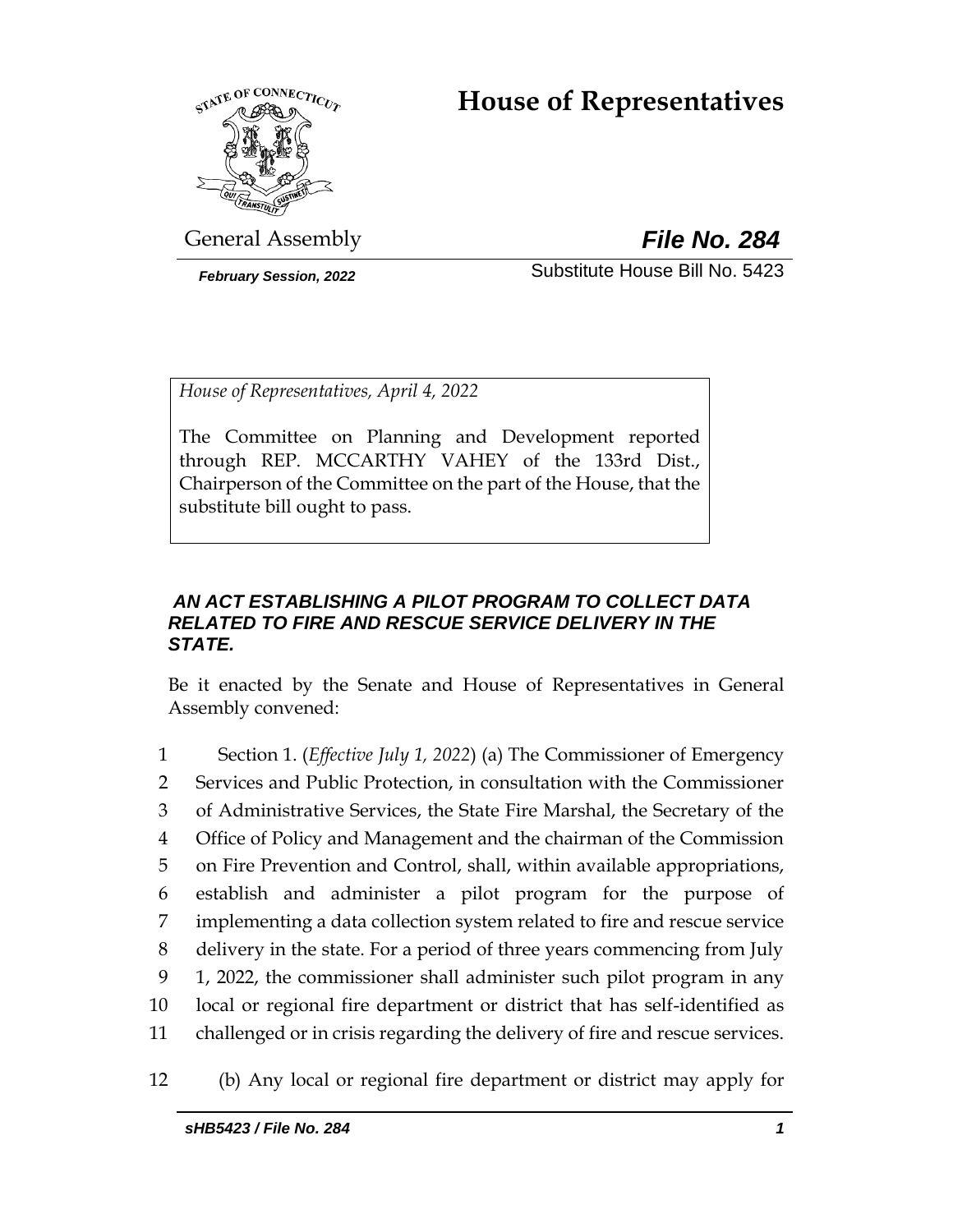participation in the data collection program. Any application submitted pursuant to this subsection shall include a written statement by the fire department or district that it is currently challenged or in crisis regarding the delivery of fire and rescue services.

 (c) Notwithstanding subsection (a) or (b) of this section, the Tolland County Mutual Aid Emergency Communications Center, the Quinebaug Valley Emergency Communications Center, the Litchfield 20 County Dispatch, the Valley Shore Emergency Communications Center and the Northwest Connecticut Public Safety Communications Center may elect to participate in the data collection program upon request.

 (d) Not later than sixty days after the commissioner approves the application of any local or regional fire department or district pursuant to subsection (b) of this section, the commissioner shall admit such fire department or district to the data collection program.

 (e) For the purposes of data collection pursuant to such pilot program, the commissioner shall either utilize the National Fire Operations Reporting System or develop a data collection system capable of real-time tracking information relevant to fire and rescue responses, including, but not limited to (1) call processing time, (2) alarm handling, and (3) turnout time. The commissioner shall provide to any fire department or district participating in the program monthly reports of the data collected for such fire department or district pursuant to the program.

 (f) On or before July 1, 2023, and annually thereafter, the commissioner shall conduct an evaluation of the fire and rescue data collection pilot program. Such evaluation shall address the overall effectiveness of the pilot program in collecting the relevant data. The commissioner shall submit, in accordance with the provisions of section 11-4a of the general statutes, such evaluation and any recommendations for legislation to the joint standing committees of the General Assembly having cognizance of matters relating to public safety and planning and development.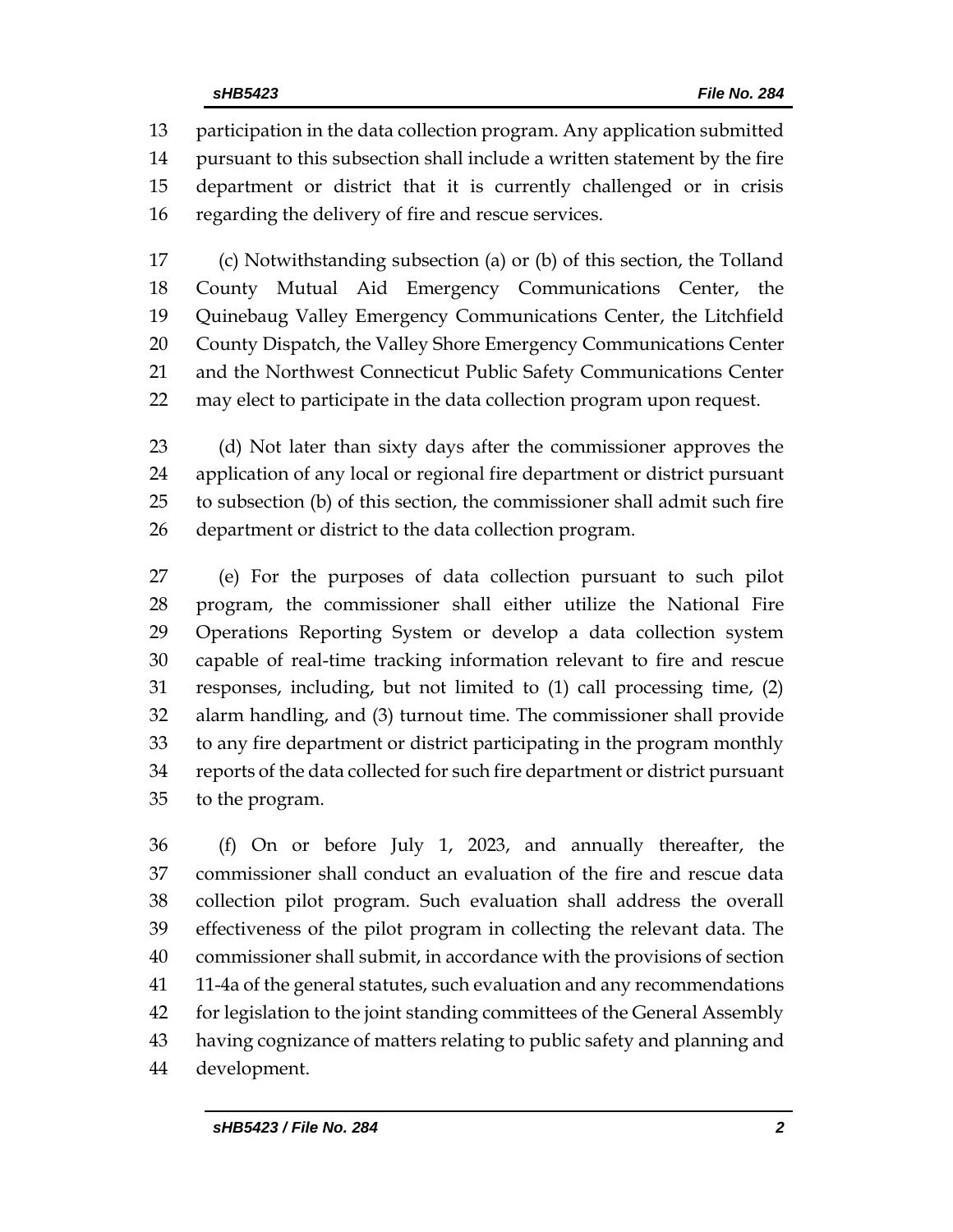This act shall take effect as follows and shall amend the following sections:

| Section 1 | July 1, 2022 | New section |
|-----------|--------------|-------------|
|-----------|--------------|-------------|

*PD Joint Favorable Subst.*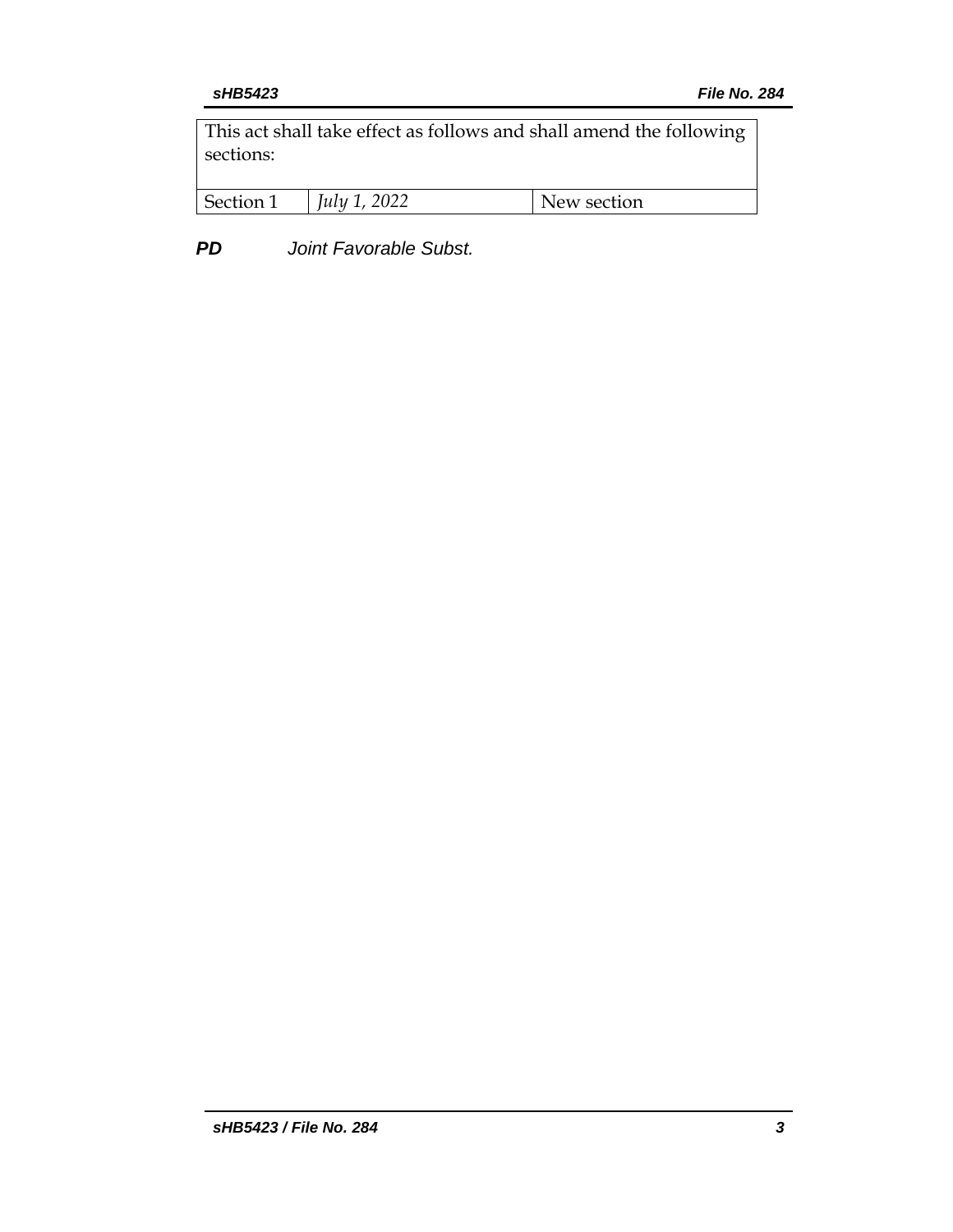*The following Fiscal Impact Statement and Bill Analysis are prepared for the benefit of the members of the General Assembly, solely for purposes of information, summarization and explanation and do not represent the intent of the General Assembly or either chamber thereof for any purpose. In general,*  fiscal impacts are based upon a variety of informational sources, including the analyst's professional *knowledge. Whenever applicable, agency data is consulted as part of the analysis, however final products do not necessarily reflect an assessment from any specific department.*

# *OFA Fiscal Note*

#### *State Impact:*

| <b>Fund-Effect</b> | FY 23 \$ | FY 24 \$ |
|--------------------|----------|----------|
| GF - Cost          | 140,000  | 140,000  |
|                    |          |          |
| GF - Cost          | 16.212   | 16.212   |
|                    |          |          |
|                    |          |          |

Note: GF=General Fund

#### *Municipal Impact:* None

#### *Explanation*

The bill requires the Commissioner of Emergency Services and Public Protection (DESPP) to establish and administer a pilot program regarding implementation of a fire and rescue service data collection system resulting in an annual cost to the state of \$156,212.

DESPP would need to hire a part-time durational project manager  $($40,000$  in salary and  $$16,212$  in fringe benefits per year)<sup>2</sup> to create and administer the program, process applications, and work with the selected participants. The department would also need to contract with a data analytics organization (\$100,000 per year) to amalgamate data from the National Fire Incident Reporting System in order to effectively analyze and develop the necessary reporting required under the bill.

### *The Out Years*

<sup>&</sup>lt;sup>1</sup>The fringe benefit costs for most state employees are budgeted centrally in accounts administered by the Comptroller. The estimated active employee fringe benefit cost associated with most personnel changes is 40.53% of payroll in FY 23.

<sup>2</sup> This position would be needed for two days a week.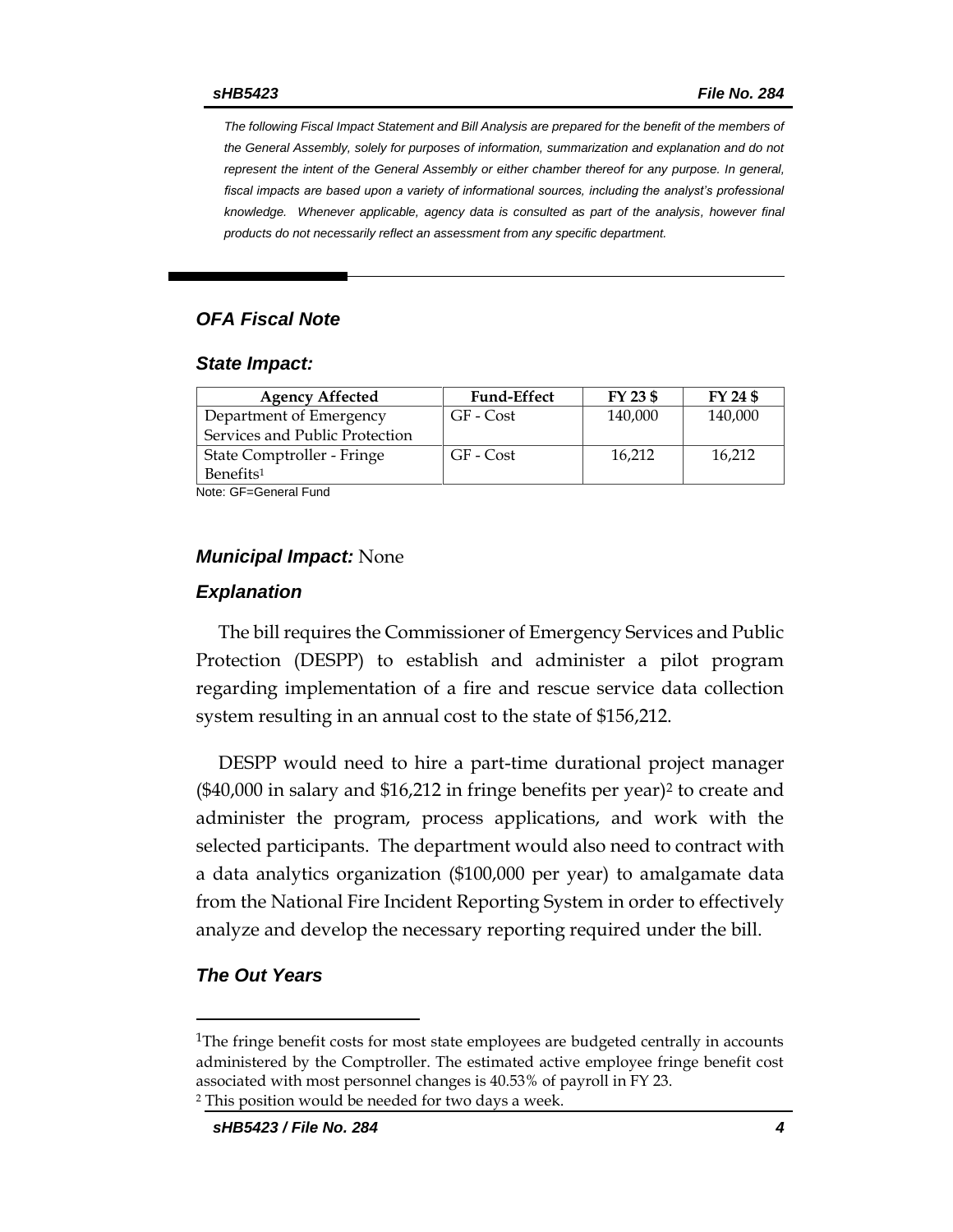The annualized ongoing fiscal impact identified above would continue in FY 25 but end in FY 26 because the bill dictates the pilot program is established for only three years.